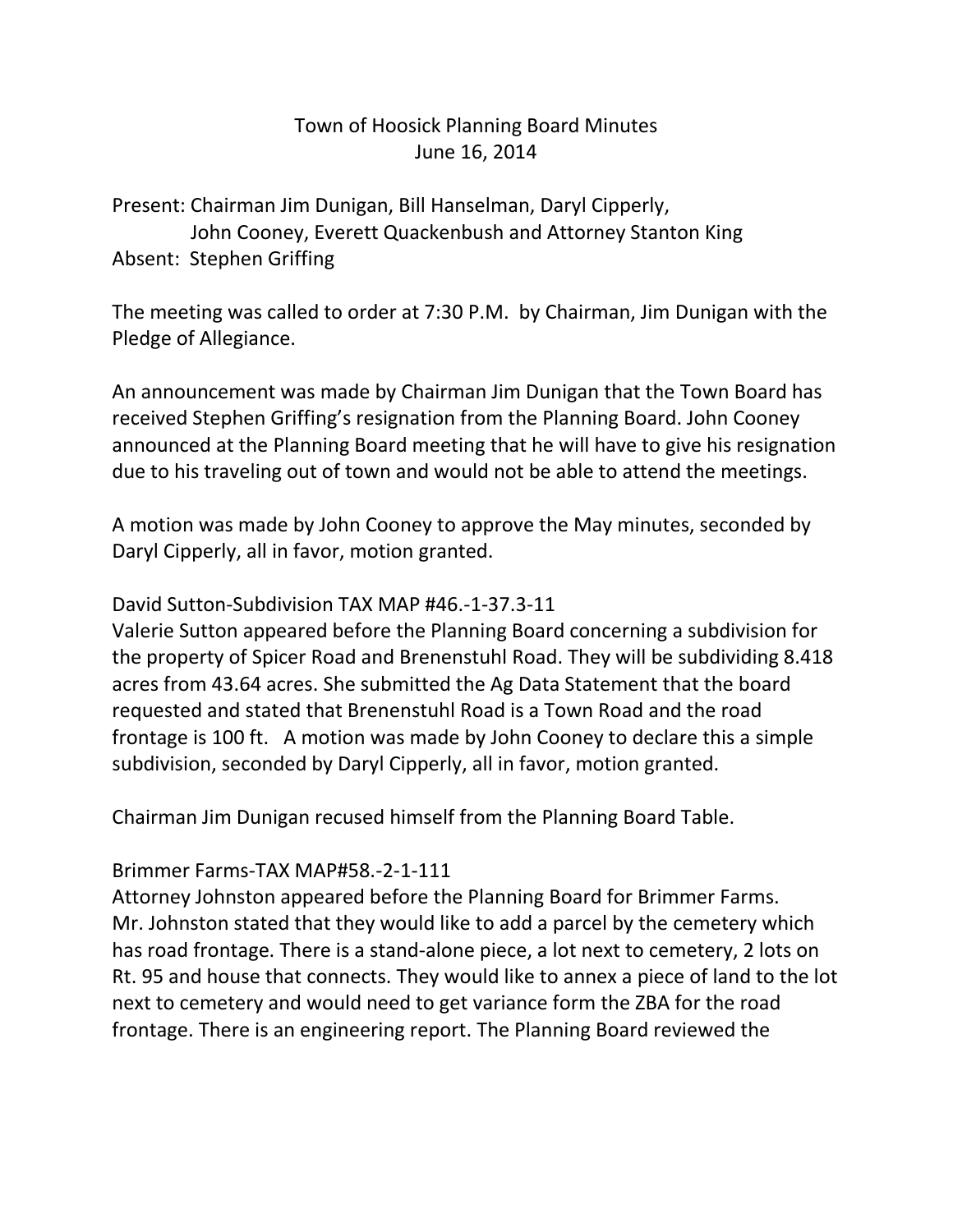## Town of Hoosick Planning Board Minutes June 16, 2014 Page 2 of 3

Application and the plat. An AG statement was submitted. All previous subdivisions were shown. A motion was made by John Cooney to waive the topo, seconded by Daryl Cipperly, all in favor, motion granted. A motion was made by Everett Quackenbush to waive a survey, seconded by John Cooney, all in favor, motion granted. This will be a major subdivision. Mr. Johnston will appear next month with an EAF.

Chairman Jim Dunigan returned to the Planning Board table for the remainder of the meeting.

Benkoski – Boundary Line Change -TAX MAP #19.-1-8 Jeff Benkoski appeared before the Planning Board for a boundary line change to the property at 439 Beechwood Road. His father William Benkoski gave permission for his son Jeff to appear before the Planning Board for him. There is 3+ acres of land and Mr. Benkoski would like to give 1 acre of land to his son so that he can build a house. The property is in an AG/Residential area. The board reviewed the application and map. John Cooney made a motion to approve the boundary line change with the added language, seconded by Everett Quackenbush, all in favor, motion granted.

### Chad Cook-Family Subdivision-TAX MAP #8-2-1-2.111

Mr. Cook appeared before the Planning Board for a Family Subdivision for the property at 295 Cobble Hill Road. They would like to divide the lands of Robert Cook into 2 parcels. One parcel on the north side of Cobble Hill Road and one parcel on the south side of Cobble Hill Road. The father would give the land to his son and this would make it a Family Subdivision. A motion was made by John Cooney to declare this a Family Subdivision, seconded by Daryl Cipperly, all in favor, motion granted.

Rick Tinkham appeared before the Planning Board with questions on a property at Fairbanks Road concerning a Right of Way. There is an easement and the person that owns the easement wants to do a boundary line adjustment. The applicant will appear next month with and application for a boundary line adjustment.